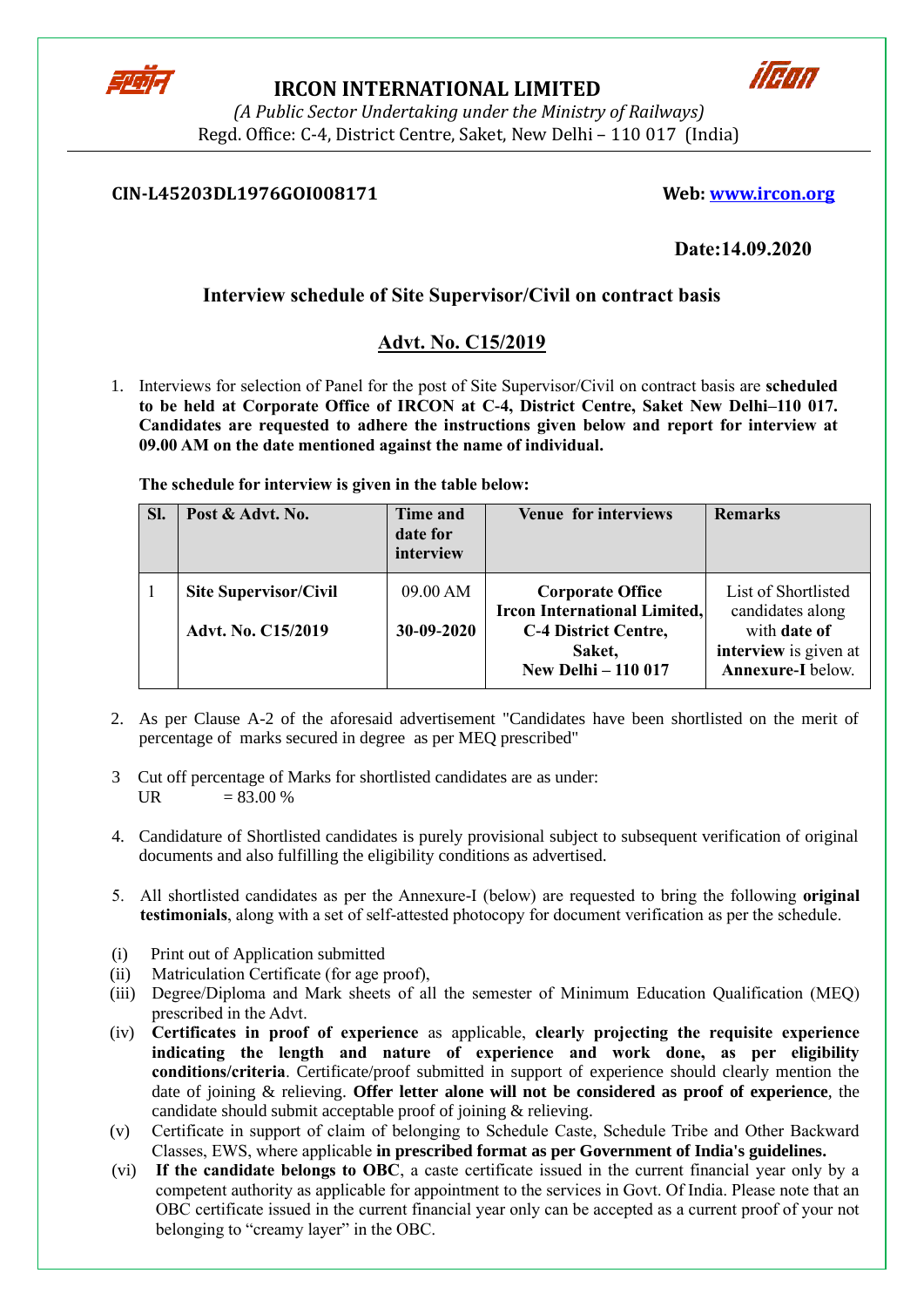- Page: 2 of 3
- (vii) Applicants working in Govt./PSUs may note that they have to produce NOC at the time of interview and resign from their parent organization before joining.
- (viii) One Photo-identity-card like Aadhaar Card, Driving-license, Passport or any other valid document with you for identification
- 6. Candidates, who have been awarded CGPA/OGPA/DGPA in place of marks in degree, should submit proof of conversion factor as applicable to percentage as prescribed by the University/Institute.
- 7. Failure to adhere to above may lead to cancellation of the candidature. The interview of such candidates may be held at discretion of Ircon management. No claim whatsoever in case of cancellation of candidature/non-interview (due to non-adherence as mentioned above) shall be entertained.

#### **General Instructions:**

- (i) The candidates are once again advised to check their eligibility thoroughly before appearing for the interview to avoid disappointment at later stage. If any discrepancies are found at any stage of the recruitment process, the candidature of the candidate will be immediately cancelled.
- (ii) IRCON shall be free to reject any application at any stage of the recruitment process, if the candidate is found ineligible for the respective post. The decision of IRCON in all matters regarding eligibility of the candidates at all stages of selection and any other matter relating to recruitment shall be final. No correspondence or enquiries shall be entertained by IRCON, in this regard.
- (iii) The candidates are advised to make necessary arrangements for his/her stay/lodging on their own.
- (iv) IRCON will not entertain any request for change of date and time schedule of interview.
- (v) If any of the particulars stated by candidate in the application on verification is found to be incomplete or incorrect or if you are found to have willfully suppressed any material fact/information relevant to the consideration of your case without prejudice to any other action that may be taken in consequence thereof, your candidature will be summarily rejected and you will not be interviewed.
- (vi) IRCON reserves the right of postponing or deferring the date(s) of interview for which necessary intimation will be sent to you in this case. No claims will be entertained against cancellation charges of ticket or otherwise.
- (vii) Canvassing in any form by or on behalf of a candidate will be a disqualification.
- **(viii) The candidates are advised to read the detailed instructions carefully before coming for the interview. No further intimation/ correspondence will be made with the candidates in this regard.**

In case of Doubt/ Query/ Clarification, please mail us at recruitment@ircon.org